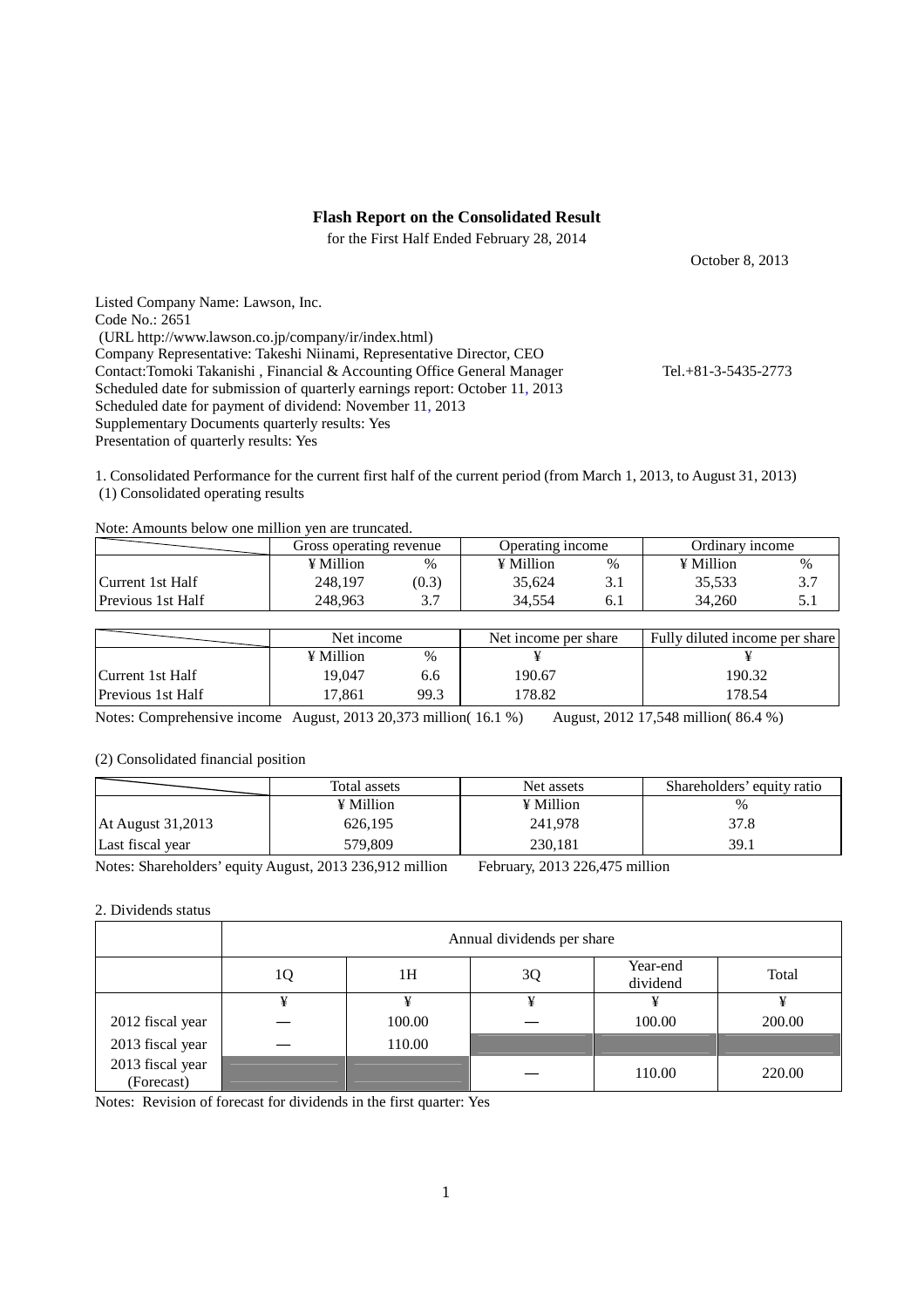3. Forecast Consolidated Performance for 2013 fiscal year (from March 1, 2013, to February 28, 2014)

|                  | Gross operating revenue |       | Operating income |   | Ordinary income |      | Net income |     |
|------------------|-------------------------|-------|------------------|---|-----------------|------|------------|-----|
|                  | <sup>V</sup> Million    | $\%$  | ¥ Million        | % | ¥ Million       | $\%$ | ¥ Million  | %   |
| 2013 fiscal year | 503,000                 | ے . د | 70,000           |   | 68.400          | 3.8  | 35,900     | o.∠ |

Reference: Forecast net profit per share for the 2013 fiscal year: 359.36yen

Note: Revision of forecasts for consolidated performance during the first half: Yes

#### 4. Notes

(1) Change in important subsidiaries during the period (Changes in certain specified subsidiaries resulting in revised scope of consolidation): No

(2) Adoptions of special accounting methods in presentation of quarterly financial statements: No

(3) Changes in accounting policies, changes in accounting estimation, retrospective restatement

1. Changes of accounting policies associated with revision in accounting standards: Yes

2. Other changes: No

3. Changes in accounting estimation: Yes

4. Retrospective restatement: No

(4) Number of issued shares:

- i) The number of the stocks issued in the end of term August, 2013: 100,300,000 February, 2013: 100,300,000
- ii) The number of treasury shares in the end of term August, 2013: 400,708 February, 2013: 406,853
- iii) Average number of shares during the term August, 2013: 99,895,181 August, 2012: 99,885,014

Note: Disclosure of progress of quarterly review procedures

At the time of disclosure of this quarterly flash report, review procedures for quarterly earnings reports based on the Financial Instruments and Exchange Act were being performed.

Note: Terms of use for financial forecasts, and other special notes

Forward-looking statements presented in this material such as financial forecasts are based on currently available information and certain presumptions deemed to be reasonable as of the date of announcement. They are not intended to guarantee the Company's achievement. Actual results may differ significantly from these forecasts due to many factors. For preconditions of these financial forecasts and notes concerning their use, please refer to "1. Review of Operations, (3) Qualitative Information Regarding Consolidated Financial Forecasts" on page 9.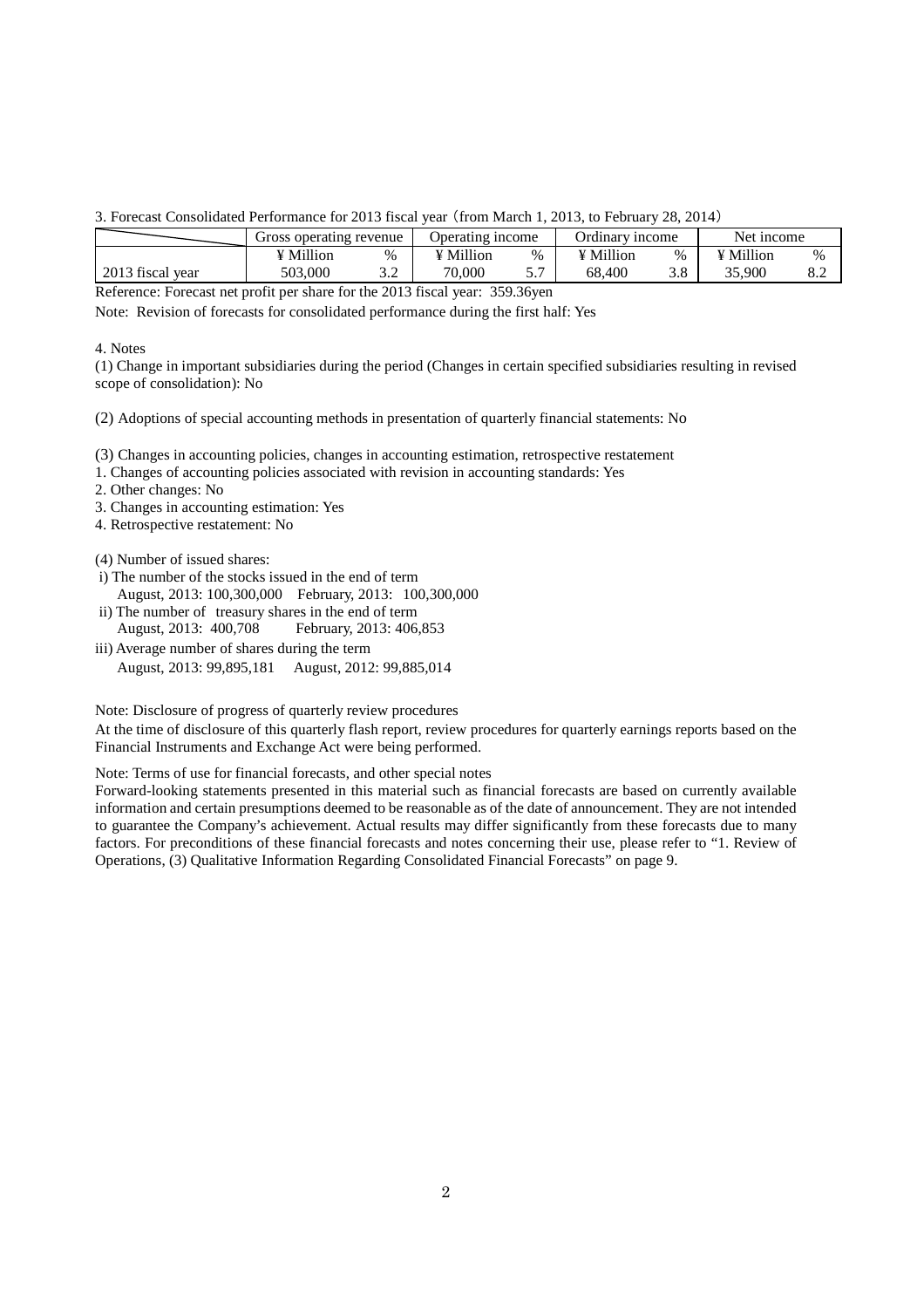## **1**.**Review of Operations**

#### (1) Review of Operating Results

During the first six months fiscal 2013, the period from March 1 to August 31, 2013, the Lawson Group (hereinafter, the "Group") implemented measures to reinforce its social infrastructure function that provides essential items and services at the local level with the aim of realizing the Group's corporate philosophy of "Creating Happiness and Harmony in our Communities." Based on its analysis of purchase data retrieved from the multi-partner loyalty program, Ponta, the Group focused on customer relationship management (CRM)<sup>\*1</sup> and supply chain management (SCM)<sup>\*2</sup> in order to offer a merchandise assortment that meets the specific needs of customers in each neighborhood.

 $^{\ast1}$  CRM

A marketing management method for providing merchandise and services that meet the specific needs of customers.  $*$ <sup>2</sup> SCM

A business administration method for comprehensively managing all stages of business, from procurement to sales, to streamline and optimize the entire business process.

As a result, for the first six months of fiscal 2013 on a consolidated basis, gross operating revenue decreased by 0.3% from the corresponding period of the previous fiscal year to ¥248,197 million owing to a decline of ¥12,557 million in net sales, which offset an increase of ¥11,791 million in operating revenue resulting from franchised stores and other operating revenue resulting from an increase in the number of franchised stores and a decrease in the number of company-operated stores. Although cost of sales fell ¥9,128 million owing to the promotion of franchising, selling, general and administrative expenses grew 5.3% year on year to ¥146,120 million driven by a rise in rents and depreciation. As a result, Operating income rose ¥1,070 million up 3.1% year on year, to ¥35,624 million. Ordinary income rose ¥1,273 million up 3.7% year on year, to ¥35,533million. Net income rose ¥1,186 million, up 6.6% year on year, to  $\frac{1}{2}$  19,047 million.

Operating results by business segment are as follows.

#### (Convenience Store Operations)

The status of merchandise and services, store operations, store development and other aspects of Convenience Store Operations and Overseas Businesses for the first six months fiscal 2013 is outlined as follows.

#### [Merchandise and Service Strategies]

On the merchandising front, we continued to strengthen our evening and nighttime merchandise assortment by expanding our lineup of ready-made meals, including carbohydrate-based foods and fast foods, in order to enhance satisfaction of customers visiting our stores in and after evening hours.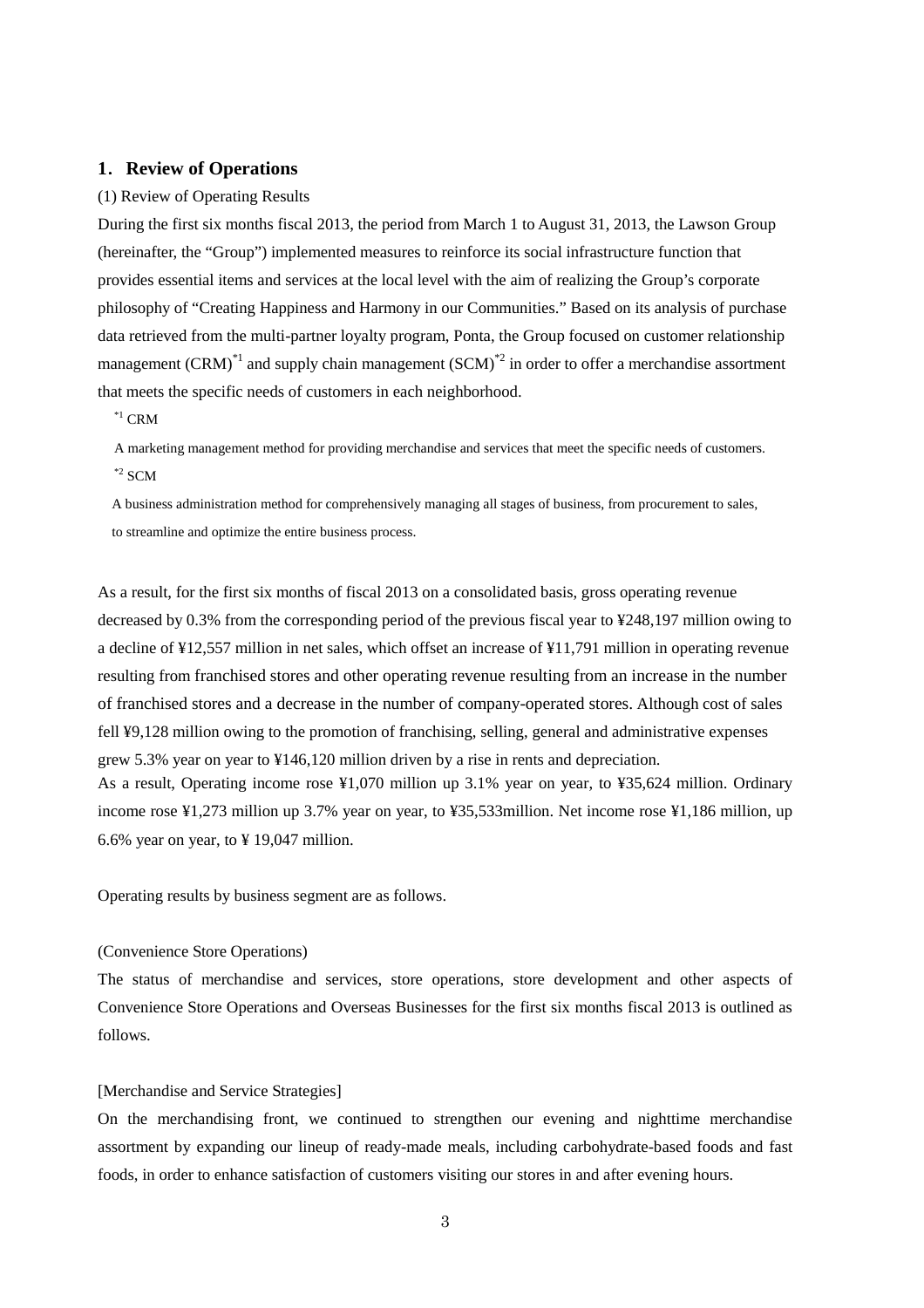In an effort to expand our customer base, we continued to reinforce our merchandise assortment of fresh foods as well as foods delivered on a daily basis and processed foods that are often purchase in combination with fresh foods.

Starting this fiscal year, as part of our endeavors to fully strengthen our in-store lineup of health-related foods, we have started to step up marketing efforts for low-carbohydrate products including bran<sup>3</sup> bread and expand our merchandise assortment of pre-cut vegetables made with vegetables produced based on the Nakashima Farming Method<sup>4</sup>, one of the most prominent mineral farming methods in Japan. By highlighting health-consciousness in our products, in-store presentation, and sales campaigns, we will strive to boost Lawson's corporate brand image as a health-promoting convenience store.

\*3 Bran: The external layer of wheat. Contains abundant nutrition including dietary fiber, iron, calcium, magnesium, zinc, and copper. The food is noted for its low level of carbohydrate.

\*4 Nakashima Farming Method: A cultivation method that supplies appropriate nutrients in accordance with the growth status of crops and the nutritional balance of the soil (mineral balance). Uses techniques for developing healthy soil based on diagnosis of soil conditions in conjunction with techniques to control the growth process of crops to maintain healthy growth.

In our mainstay rice category, our Furusato-no-umai! line offering lunch boxes and rice balls was tremendously popular for its high-value-added products using ingredients made in Japan.

In the over-the-counter fast foods category, we continued to fortify our lineup with the aim of improving store profitability. In particular, fast food ready-made dishes recorded robust sales due to the launch of hit products such as'Genkotsumenchi'(a fried minced meat ball). The number of stores equipped with MACHI café offering freshly brewed coffee reached 4,294 stores as of August 31, 2013. The number of stores with MACHI Café, which were first launched in fiscal 2011, is projected to expand to about 8,000 stores by the end of this fiscal year. The number of stores with an in-store kitchen facility named Machikado Chubo stood at 1,483 stores as of August 31, 2013.

In the delicatessen category, our efforts to develop products aimed at expanding our customer base resulted in favorable demand for such products as ready-made dishes and salads.

Furthermore, we promoted product development of frozen dessert items for the high summer season. Hugely popular items released included waffle-cone ice cream launched from the dessert category under our original dessert brand UCHI café SWEETS, as well as the Frozen Sweets series frozen cupped dessert launched from the over-the-counter fast foods category, which are served by thawing in the microwave oven.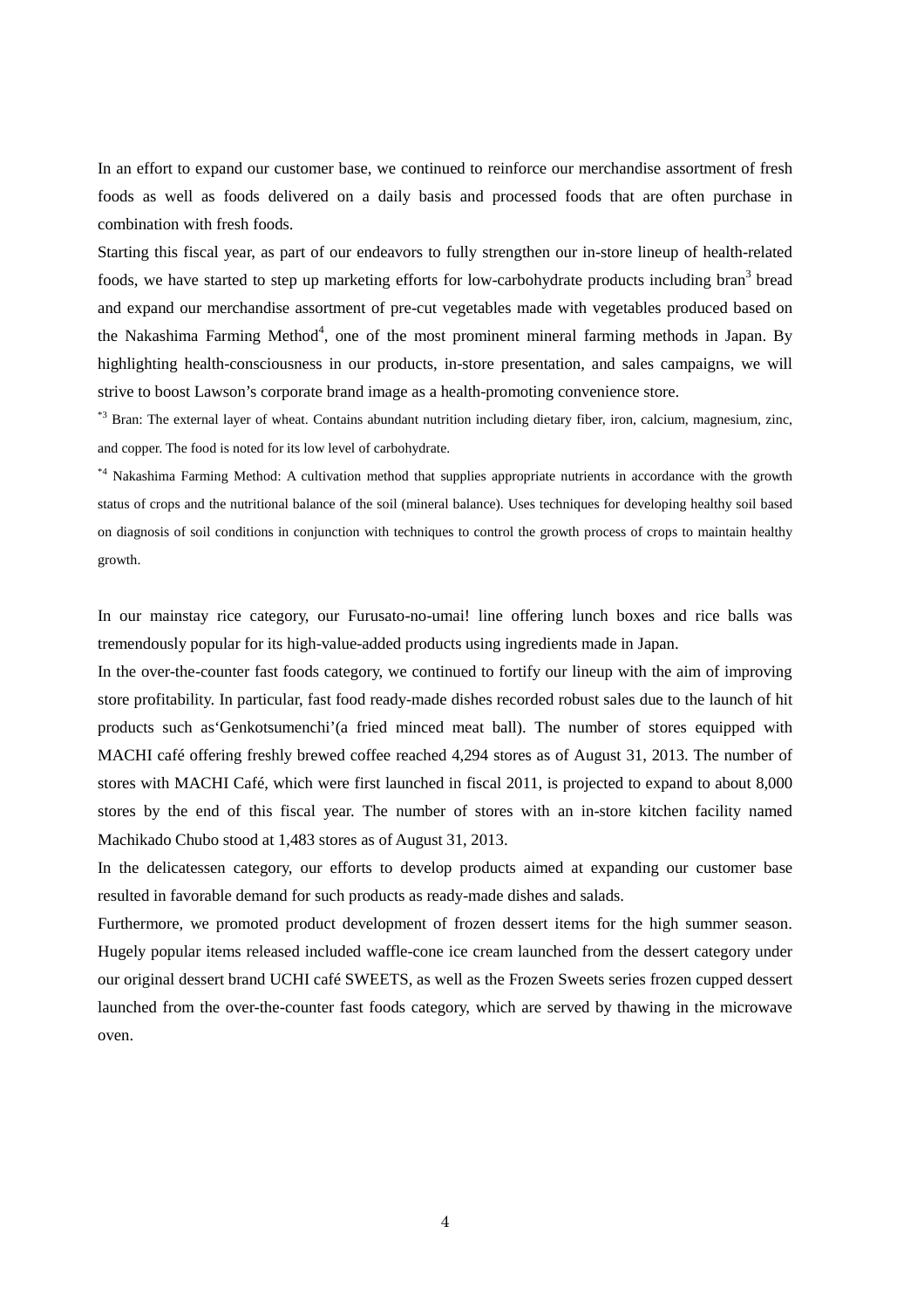| Fiscal period         | Previous 1st Half                |              | Current 1st Half                 |               |  |
|-----------------------|----------------------------------|--------------|----------------------------------|---------------|--|
|                       | March 1, 2012 to August 31, 2012 |              | March 1, 2013 to August 31, 2013 |               |  |
|                       | <b>Sales</b><br>Percentage of    |              | Sales                            | Percentage of |  |
|                       | (Millions of yen)                | Total $(\%)$ | (Millions of yen)                | Total $(\%)$  |  |
| Product group         |                                  |              |                                  |               |  |
| Processed foods       | 543,056                          | 55.9         | 548,080                          | 55.2          |  |
| <b>Fast foods</b>     | 188,396                          | 19.5         | 206,860                          | 20.9          |  |
| Daily delivered foods | 141,211                          | 14.5         | 141,119                          | 14.2          |  |
| Nonfood products      | 98,292                           | 10.1         | 96,716                           | 9.7           |  |
| Total                 | 970,956                          | 100.0        | 992,776                          | 100.0         |  |

[Breakdown of sales at chain stores by merchandise category]

Note: The above figures represent sales of convenience stores managed by the Group.

In sales promotions, the Group implemented programs with the aim of achieving a high return on investment (ROI), mainly focusing on advertisements using the mass media for the summer season when the highest demand is expected. Specifically, TV commercials on rice balls, fast-food ready-made dishes, and dessert items were aired.

We proactively implemented a point-rewarding campaign targeting Ponta members to motivate purchase with the aim of increasing the rate of repeat visits.

Total Ponta members reached 56 million as of August 31, 2013, including members that joined through other participating companies.

The sales ratio of Ponta members reached approximately 47%.

### [Store Operations]

In store operations, by using the store-by-store analysis reports formulated based on Ponta members' data, which we started distributing to franchised stores in March, we encouraged sharing of initiatives and knowledge among all stores and continued striving to achieve merchandise assortment and store features tailored to each store.

Furthermore, we have also continued implementing measures to streamline our order placement procedures and reduce lost opportunities. Going forward, we will further push forward with our efforts to achieve merchandise assortment that suits customers visiting each store by leveraging Ponta members' data and implementing shelf allocation tailored to the locational characteristics of each store.

### [Store Development and Store Format Strategy]

In opening new stores, the Group has focused on maximizing return on investment (ROI) and has strictly adhered to its proprietary standards for opening stores, in addition to prioritizing profitability.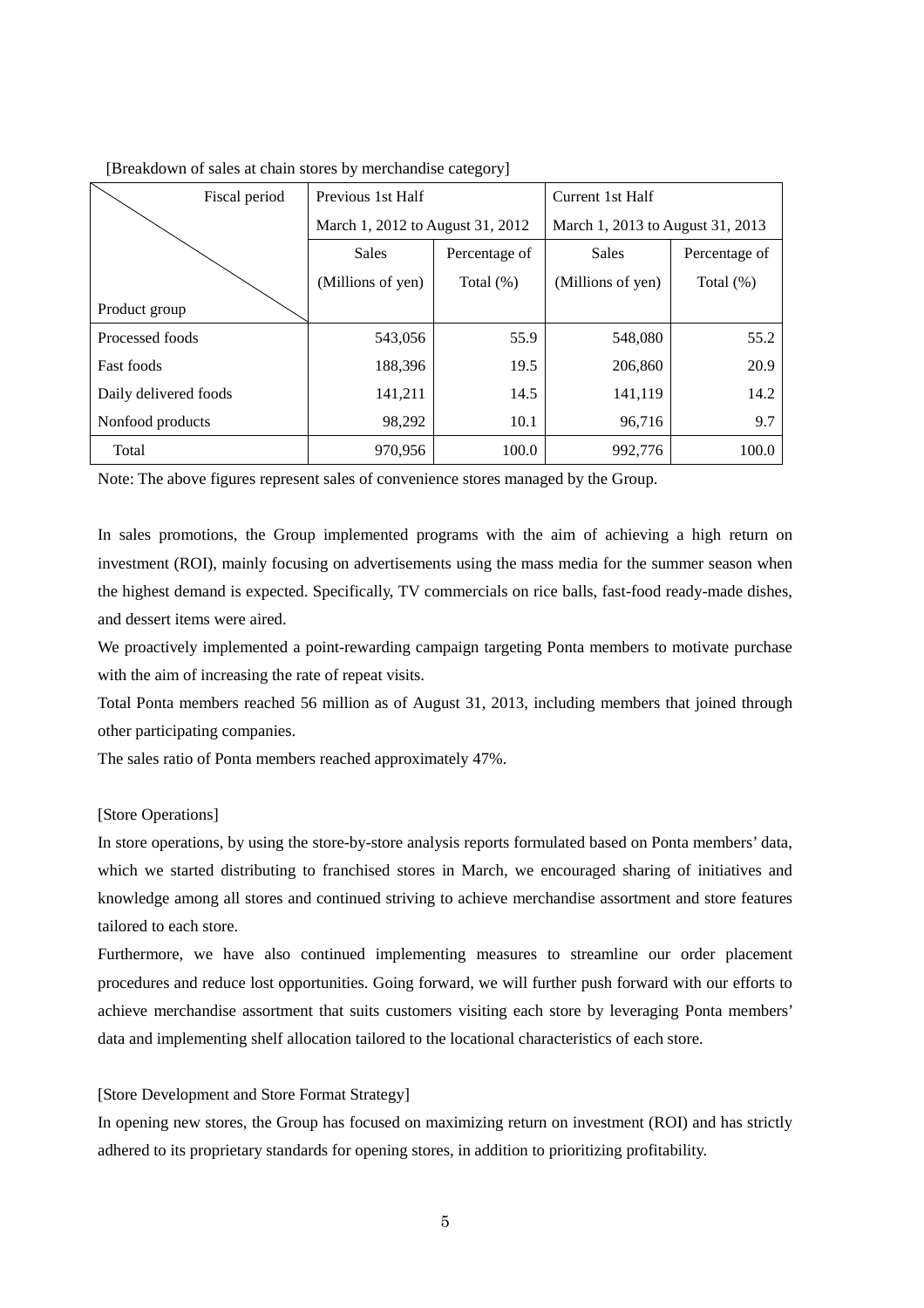#### [Change in the Total Number of Stores]

|                        | Total stores as of | Change during    | Total stores as of |
|------------------------|--------------------|------------------|--------------------|
|                        | February 28, 2013  | fiscal year      | August 31, 2013    |
| <b>LAWSON</b>          | 9,642              | 245              | 9,887              |
| <b>NATURAL LAWSON</b>  | 110                | $\left(1\right)$ | 109                |
| <b>LAWSON STORE100</b> | 1,224              | (19)             | 1,205              |
| Total                  | 10,976             | 225              | 11,201             |

[Distribution of Stores in Japan by Region (As of August 31, 2013)]

| Prefecture | Number<br>of stores | Prefecture | Number<br>of stores | Prefecture | Number<br>of stores | Prefecture | Number<br>of stores | Prefecture | Number<br>of stores |
|------------|---------------------|------------|---------------------|------------|---------------------|------------|---------------------|------------|---------------------|
| Hokkaido   | 591                 | Saitama    | 473                 | Mie        | 109                 | Okayama    | 138                 | Saga       | 63                  |
| Aomori     | 191                 | Chiba      | 448                 | Ishikawa   | 100                 | Hiroshima  | 162                 | Nagasaki   | 97                  |
| Akita      | 176                 | Ibaraki    | 130                 | Toyama     | 184                 | Yamaguchi  | 115                 | Oita       | 151                 |
| Iwate      | 158                 | Tokyo      | 1,558               | Fukui      | 104                 | Tottori    | 104                 | Kumamoto   | 106                 |
| Miyagi     | 207                 | Kanagawa   | 825                 | Kyoto      | 268                 | Shimane    | 106                 | Miyazaki   | 93                  |
| Yamagata   | 68                  | Shizuoka   | 207                 | Shiga      | 137                 | Kagawa     | 110                 | Kagoshima  | 119                 |
| Fukushima  | 92                  | Yamanashi  | 98                  | Nara       | 101                 | Ehime      | 172                 | Total      | 11,201              |
| Niigata    | 119                 | Nagano     | 149                 | Wakayama   | 114                 | Tokushima  | 114                 |            |                     |
| Tochigi    | 130                 | Aichi      | 525                 | Osaka      | 1,003               | Kochi      | 65                  |            |                     |
| Gunma      | 84                  | Gifu       | 135                 | Hyogo      | 602                 | Fukuoka    | 400                 |            |                     |

The number of LAWSON STORE 100 fresh foods convenience stores reached 1,205 as of August 31, 2013. Conversion of company-operated stores into franchised stores is steadily progressing. In addition, the number of fresh food-type LAWSON stores, which are enhanced conventional LAWSON stores with a stronger assortment of perishable foods and daily delivered foods, totaled 5,985 as of August 31, 2013. With the aim of steadily supplying high-quality products, we are operating ten Lawson Farms in Japan, which are partially funded by the Group, and are selling fresh vegetables produced at these farms primarily at fresh food-type convenience stores.

In August 2013, Lawson, Inc. acquired from Eisai Co., Ltd. 70% of the total number of issued stocks of Eisai Seikaken Co., Ltd., which owns the trademark of the Nakashima Farming Method mentioned earlier and patents for the fertilizer developed in connection with this method. One of the most prominent mineral farming techniques developed in Japan, the Nakashima Farming Method enables production of safe, reliable, and high quality fruits and vegetables. Since April 2012, Nakashima Farming Method-certified Lawson Select pre-cut vegetables have been sold at Lawson stores in the Kanto Koshinetsu region, enjoying a great popularity with customers. We will be adopting the Nakashima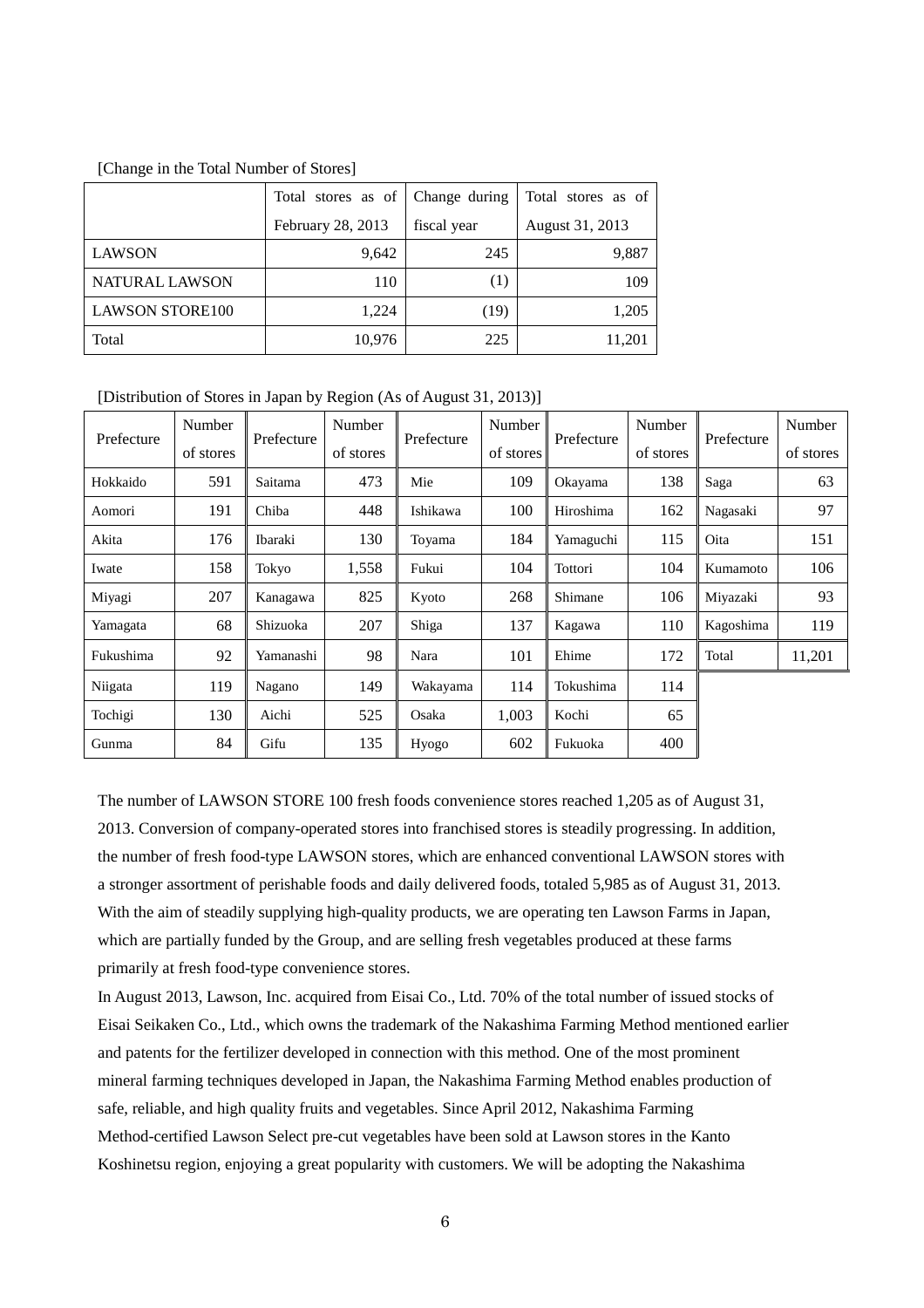Farming Method at Lawson Farms nationwide in order to expand our offering of high-value-added fruits and vegetables that are safe, reliable, and rich in minerals.

The number of LAWSON chain stores operated by Lawson Okinawa, Inc. in Okinawa Prefecture reached 158 as of August 31, 2013.

#### [Overseas Operations]

In the People's Republic of China, the Group's operating companies shown on the following table have opened stores in Shanghai, Chongqing, Dalian, and Beijing. In May 2013, we established Beijing Lawson, Inc. which opened two stores in August. In Indonesia, PT MIDI UTAMA INDONESIA Tbk, in which Lawson Asia Pacific Holdings Ptd. Ltd. (hereinafter, "LAP"), our Asian umbrella subsidiary in Singapore, holds a 30% stake, operates Lawson stores. In Thailand, Saha Lawson Co., Ltd. (hereinafter, "Saha Lawson"), a joint venture between LAP and the SAHA Group, Thailand's leading distributor of consumer goods, operates stores under the store brand of LAWSON108. Starting this second quarter, Saha Lawson's financial performance has been posted on the Group's consolidated profit and loss statement.

|                               |                   | Number of stores | Change         | Number of stores |
|-------------------------------|-------------------|------------------|----------------|------------------|
| Company                       | Country/region    | (As of February  | during fiscal  | (As of August)   |
|                               |                   | 28, 2013)        | year           | 31, 2013)        |
| Shanghai Hualian Lawson, Inc. | Shanghai, China   | 305              | (8)            | 297              |
| Chongqing Lawson, Inc.        | Chongqing, China  | 49               | 16             | 65               |
| Dalian Lawson, Inc.           | Dalian, China     | 8                | 4              | 12               |
| Beijing Lawson, Inc.          | Beijing, China    |                  | $\mathfrak{D}$ | 2                |
| Saha Lawson Co., Ltd.         | Bangkok, Thailand | -                | 15             | 15               |
| PT MIDI UTAMA INDONESIA Tbk   | Indonesia         | 83               | (20)           | 63               |
| Lawson USA Hawaii, Inc.       | Hawaii, U.S.A.    | $\overline{2}$   | $\overline{2}$ | $\overline{4}$   |
| Total                         |                   | 447              | 11             | 458              |

[Distribution of LAWSON Brand Stores Overseas by Region (As of August 31, 2013)]

\*Saha Lawson Co., Ltd. possesses 251 stores under the "108 Shop" brand in addition to the Lawson108 stores above.

#### (Other Businesses)

In addition to Convenience business and Overseas business, the Group is involved in the Entertainment & Home Convenience business, and other businesses.

Lawson HMV Entertainment, Inc., the Company's subsidiary that operates Entertainment & Home Convenience business posted a solid performance led by an increase in ticket sales of concerts, events and leisure activities.Lawson ATM Networks, Inc., which operates a financial services-related business, started providing financial services for Tokyo Tomin Bank and ORIX Bank.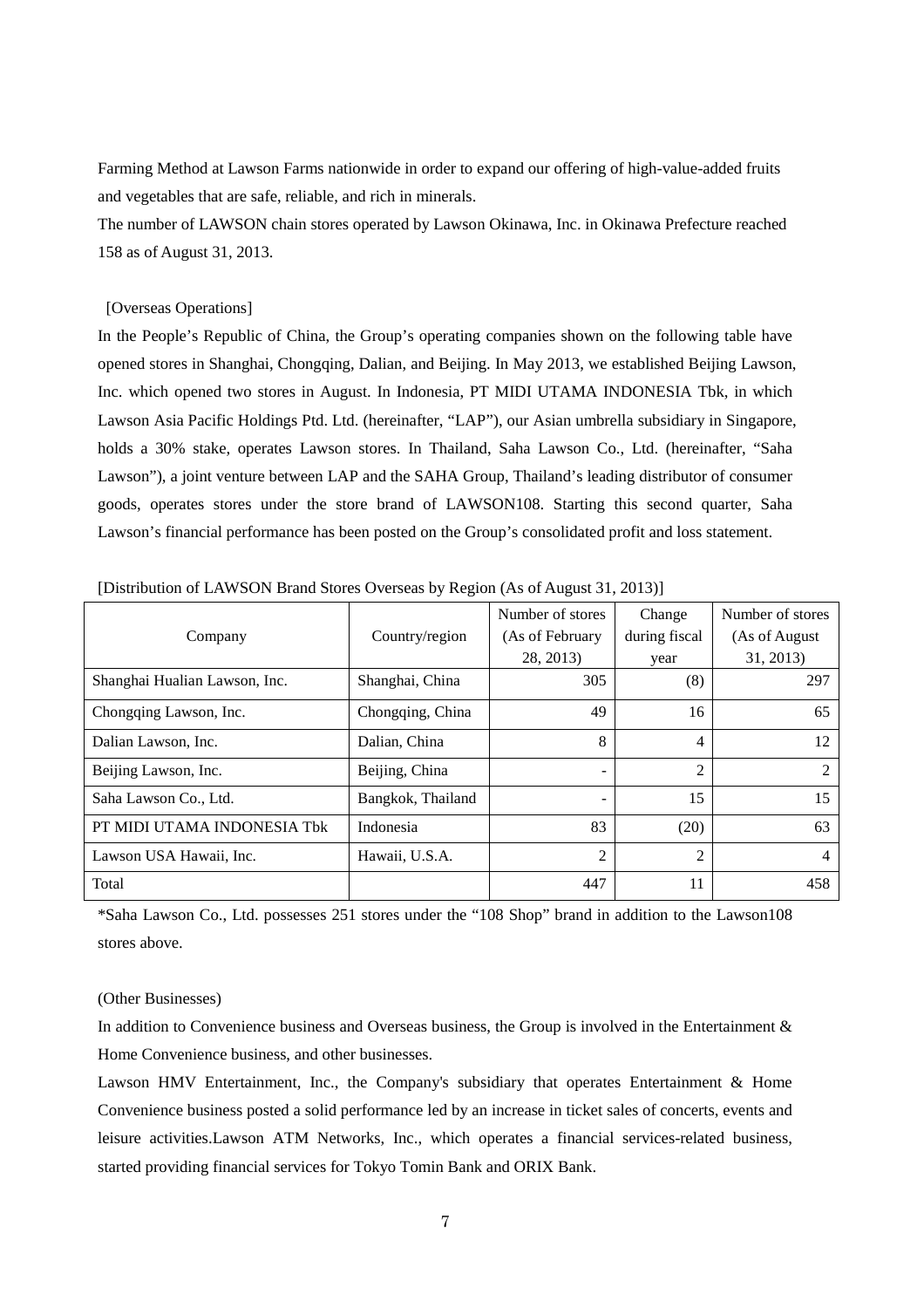A solid financial performance was displayed by Lawson ATM Networks, with the total number of its financial institution partners reaching 61 nationwide including online banks and the number of ATMs installed nationwide totaling 9,935 (up 476 year on year) as of August 31, 2013.

## (2) Qualitative Information Regarding Changes in Consolidated Financial Indicators

### (i) Financial Position at the First Half end

As of August 31, 2013, total current assets stood at ¥216,587 million yen, climbing ¥36,290 million from February 28, 2013, the end of the previous fiscal year. This reflected an increase of ¥15,515 million in cash and deposits mainly due to the end of the first six months under review falling on a bank holiday, and a rise of ¥11,154 million in accounts receivable-other because of an increase in transaction volume at subsidiary companies. Noncurrent assets grew ¥10,095 million from February 28, 2013 to ¥409,608 million, mainly owing to an increase of ¥10,585 million in property and store equipment resulting from opening of new stores. Consequently, total assets climbed ¥46,385 million from the end of the previous fiscal year to ¥626,195 million.

As of August 31, 2013, total current liabilities increased ¥30,457 million from the end of the previous fiscal year to ¥270,251 million, mainly reflecting an increase of ¥21,247 million in accounts payable-trade owing to a rise in the number of stores and total procurement value across the entire chain, as well as a growth of ¥11,720 million in accounts payable-other owing to the end of the first six months under review falling on a bank holiday. Noncurrent liabilities stood at ¥113,965 million, growing ¥4,131 million from February 28, 2013, mainly owing to lease obligations growing ¥4,339 million due to opening of new stores. Consequently, total liabilities increased ¥34,589 million from the end of the previous fiscal year to ¥384,216 million.

As of August 31, total net assets stood at ¥241,978 million, climbing ¥11,796 million from February 28, 2013. This was mainly due to an increase resulting from a first six months' net income of ¥19,047 million, a decrease resulting from payment of ¥9,989 million in dividends, foreign currency translation adjustments of ¥1,592 million, and a growth of ¥1,215 million in minority interests. Consequently, shareholders' equity ratio amounted to 37.8%, down from 39.1% as of the end of the previous fiscal year.

### (ii) Cash Flows during the First Six Months

Cash and cash equivalents at August 31, 2013 were ¥86,281 million, up ¥13,515 million compared with February 28, 2013.

Operating activities provided net cash of ¥61,744 million, an increase of ¥8,423 million from the corresponding period of the previous fiscal year, mainly due to a rise in accounts payable—other. Investing activities used net cash of ¥29,841 million, an increase of ¥884 million from the corresponding period of the previous fiscal year, mainly due to a growth in payment for purchase of stocks of subsidiaries and affiliates.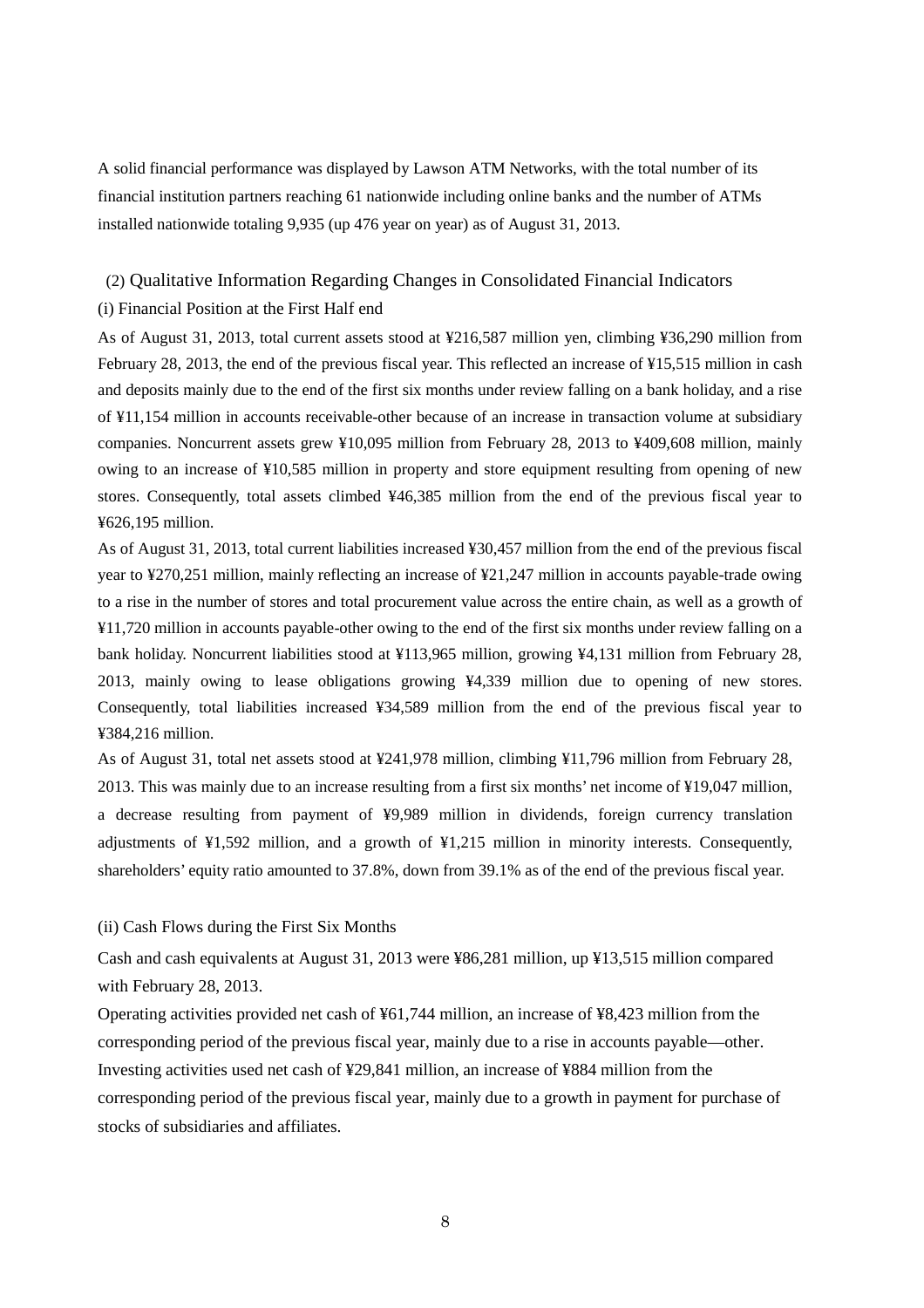Financing activities used net cash of ¥19,467 million, an increase of ¥4,730 million from the corresponding period of the previous fiscal year, mainly due to a net increase in short-term loans payable.

 (3) Qualitative Information Regarding Consolidated Financial Forecasts We have amended the gross operating revenue forecast for the 2013 fiscal year. The business forecasts and future prospects in this document are made based on information currently available and contain potential risks and uncertainties. As such, actual business results may significantly differ from those expressed or implied in the forecasts due to changes in various factors.

## **2**.**Other**

(1) Change in important subsidiaries during the period (Changes in certain specified subsidiaries resulting in revised scope of consolidation): No

(2) Adoptions of accounting methods particular to presentation of quarterly financial statements: No (3) Changes in accounting policies, changes in accounting estimation, retrospective restatement: Yes (Changes in accounting policies that are difficult to differentiate from changes in accounting estimation) Pursuant to an amendment in the Corporation Tax Act, the Company and its domestic consolidated subsidiaries have changed their depreciation method with respect to properties and store equipment acquired on and after March 1, 2013, starting from the first quarter of the consolidated fiscal 2013 under review. The impact of this change on operating income, ordinary income, and income before income taxes and minority interests for the consolidated the first six months fiscal 2013 is minimal.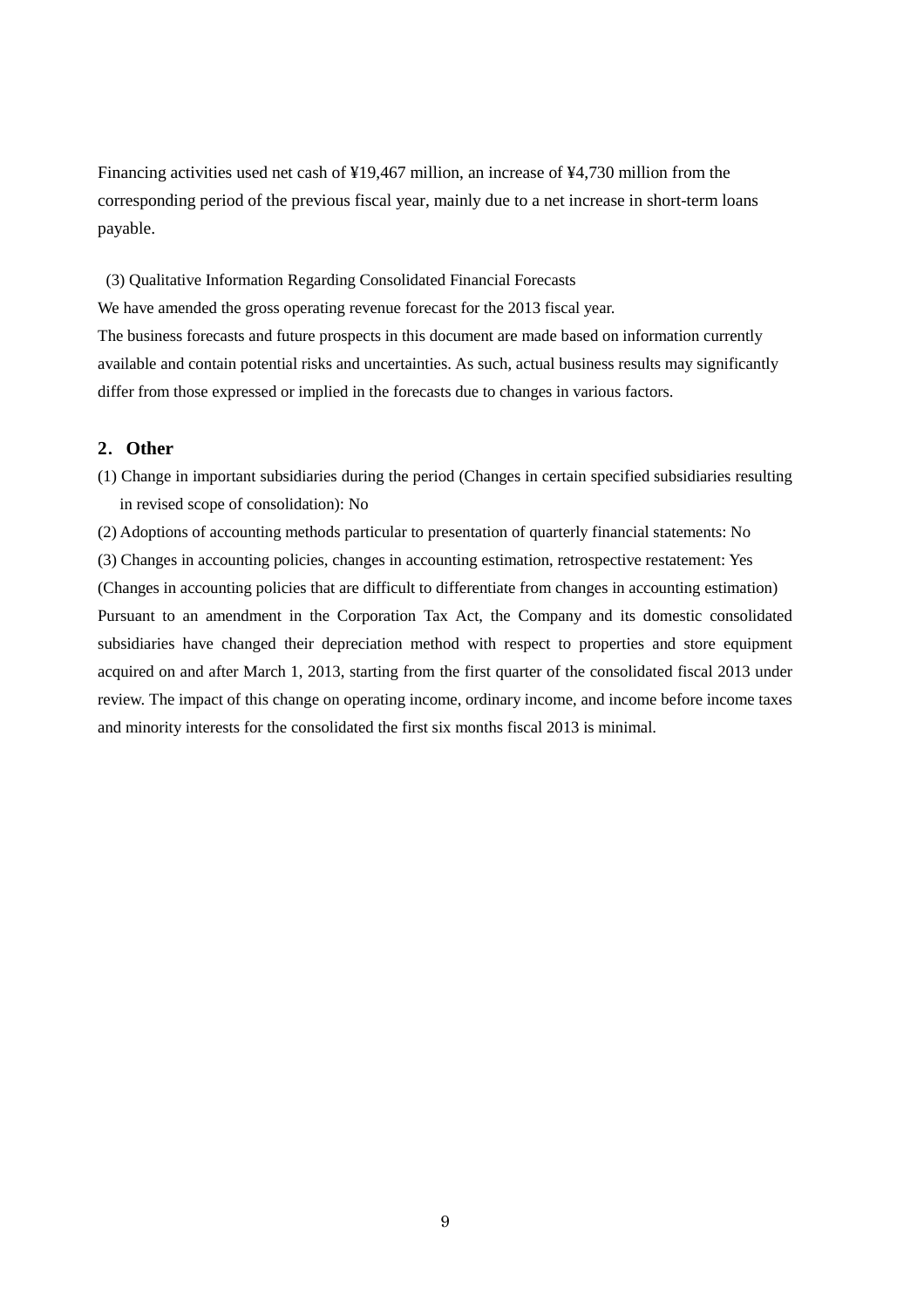## **3. Consolidated Financial Statements etc.**

(1)Consolidated Balance Sheets (Unaudited)

As of August 31, 2013 and February 28, 2013 (Millions of yen)

|                                                | February 28, 2013 | August 31, 2013 |
|------------------------------------------------|-------------------|-----------------|
| <b>Current assets:</b>                         |                   |                 |
| Cash and deposits                              | 84,770            | 100,285         |
| Accounts receivable-due from franchised stores | 25,374            | 27,121          |
| Merchandise                                    | 8,963             | 9,029           |
| Accounts receivable-other                      | 46,008            | 57,163          |
| Deferred tax assets                            | 4,656             | 4,393           |
| Other                                          | 11,804            | 20,435          |
| Allowance for doubtful accounts                | (1,281)           | (1,842)         |
| <b>Total</b>                                   | 180,296           | 216,587         |
| <b>Noncurrent assets:</b>                      |                   |                 |
| Property and store equipment                   |                   |                 |
| Buildings and structures                       | 242,934           | 255,709         |
| Accumulated depreciation                       | (124, 562)        | (130, 545)      |
| Buildings and structures, net                  | 118,372           | 125,164         |
| Vehicles, tools, furniture and fixtures        | 67,399            | 67,315          |
| Accumulated depreciation                       | (52, 637)         | (53, 539)       |
| Vehicles, tools, furniture and fixtures, net   | 14,761            | 13,775          |
| Lease assets                                   | 96,251            | 108,698         |
| Accumulated depreciation                       | (30, 452)         | (37,780)        |
| Lease assets, net                              | 65,799            | 70,917          |
| Other                                          | 10,205            | 9,866           |
| <b>Subtotal</b>                                | 209,138           | 219,724         |
| <b>Intangible assets:</b>                      |                   |                 |
| Software                                       | 23,914            | 21,542          |
| Goodwill                                       | 9,683             | 9,977           |
| Other                                          | 491               | 494             |
| <b>Subtotal</b>                                | 34,089            | 32,014          |
| <b>Investments and other assets:</b>           |                   |                 |
| Long-term loans receivable                     | 34,580            | 33,320          |
| Guarantee deposits                             | 86,109            | 85,925          |
| Deferred tax assets                            | 16,215            | 17,037          |
| Other                                          | 20,596            | 22,694          |
| Allowance for doubtful accounts                | (1,217)           | (1,107)         |
| <b>Subtotal</b>                                | 156,285           | 157,869         |
| <b>Total</b>                                   | 399,513           | 409,608         |
| <b>Total assets</b>                            | 579,809           | 626,195         |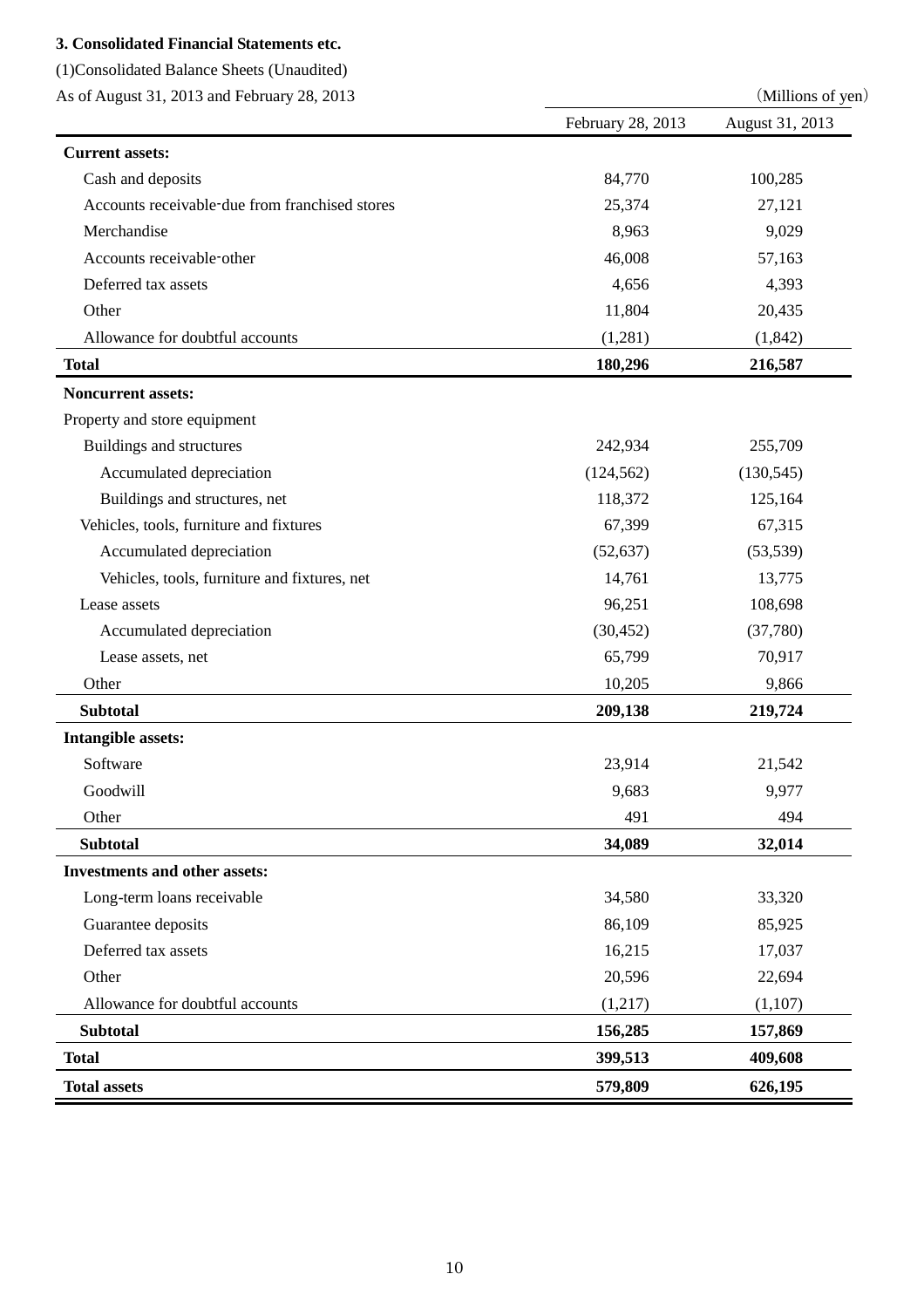|                                                         | (Millions of yen) |                 |  |  |
|---------------------------------------------------------|-------------------|-----------------|--|--|
|                                                         | February 28, 2013 | August 31, 2013 |  |  |
| <b>Current liabilities:</b>                             |                   |                 |  |  |
| Accounts payable-trade                                  | 87,187            | 108,435         |  |  |
| Accounts payable-due to franchised stores               | 1,403             | 1,695           |  |  |
| Short-term loans payable                                | 1,431             | 180             |  |  |
| Lease obligations                                       | 14,489            | 15,715          |  |  |
| Accounts payable-other                                  | 26,105            | 37,826          |  |  |
| Income taxes payable                                    | 14,474            | 13,494          |  |  |
| Deposits received                                       | 87,529            | 84,629          |  |  |
| Provision for bonuses                                   | 2,544             | 1,980           |  |  |
| Provision for point card certificates                   | 215               | 162             |  |  |
| Other                                                   | 4,412             | 6,130           |  |  |
| <b>Total</b>                                            | 239,794           | 270,251         |  |  |
| <b>Noncurrent liabilities:</b>                          |                   |                 |  |  |
| Lease obligations                                       | 47,207            | 51,546          |  |  |
| Provision for retirement benefits                       | 9,898             | 10,503          |  |  |
| Provision for retirement benefits to executive officers | 332               | 368             |  |  |
| Long-term guarantee deposited                           | 34,804            | 33,324          |  |  |
| Asset retirement obligations                            | 16,682            | 17,368          |  |  |
| Other                                                   | 907               | 854             |  |  |
| <b>Total</b>                                            | 109,833           | 113,965         |  |  |
| <b>Total Liabilities</b>                                | 349,627           | 384,216         |  |  |
| Shareholders' equity:                                   |                   |                 |  |  |
| Capital stock                                           | 58,506            | 58,506          |  |  |
| Capital surplus                                         | 47,718            | 47,731          |  |  |
| Retained earnings                                       | 121,154           | 130,212         |  |  |
| Treasury stock                                          | (1,593)           | (1,572)         |  |  |
| <b>Total Shareholders' equity</b>                       | 225,785           | 234,877         |  |  |
| Accumulated other comprehensive income:                 |                   |                 |  |  |
| Valuation difference on available-for-sale securities   | 78                | (170)           |  |  |
| Revaluation reserve for land                            | (567)             | (567)           |  |  |
| Foreign currency translation adjustment                 | 1,179             | 2,772           |  |  |
| Total accumulated other comprehensive income            | 690               | 2,035           |  |  |
| <b>Subscription rights to shares</b>                    | 427               | 571             |  |  |
| <b>Minority interests</b>                               | 3,279             | 4,494           |  |  |
| <b>Total net assets</b>                                 | 230,181           | 241,978         |  |  |
| <b>Total Liabilities and net assets</b>                 | 579,809           | 626,195         |  |  |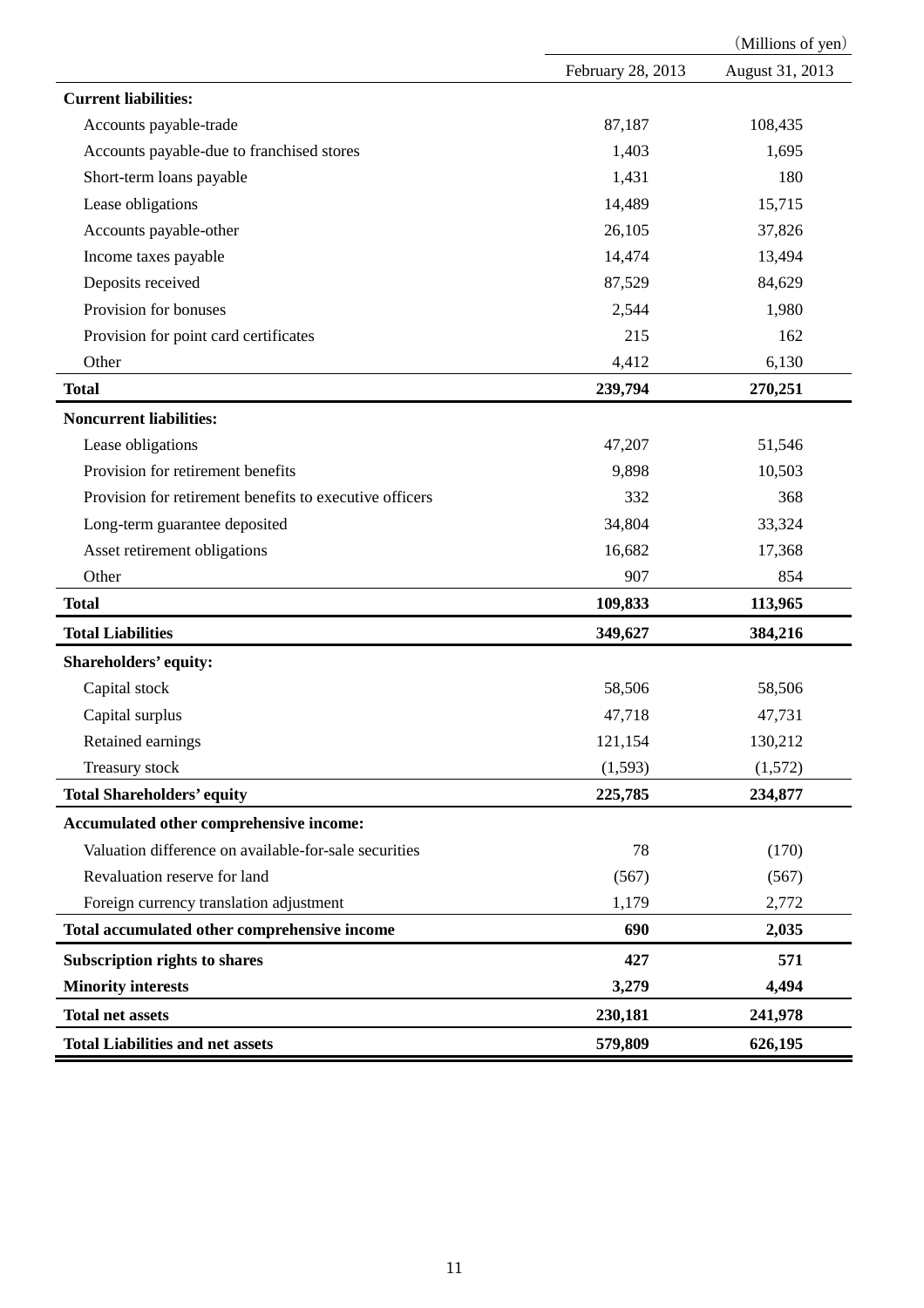# (2) Consolidated Statements of Income (Unaudited)

For the 1st Half of the fiscal year (From March 1, 2012 to August 31, 2012) (From March 1, 2013 to August 31, 2013)

| (Millions of yen) |  |
|-------------------|--|
|-------------------|--|

|                                                   | August 31, 2012 | August 31, 2013 |
|---------------------------------------------------|-----------------|-----------------|
| <b>Gross operating revenue</b>                    | 248,963         | 248,197         |
| Net sales                                         | 100,843         | 88,286          |
| Cost of sales                                     | 75,580          | 66,451          |
| <b>Gross Profit</b>                               | 25,263          | 21,834          |
| Income from franchised stores                     | 117,183         | 123,424         |
| Other                                             | 30,936          | 36,486          |
| <b>Operating revenue</b>                          | 148,119         | 159,910         |
| <b>Operating gross profit</b>                     | 173,382         | 181,745         |
| Selling, general and administrative expenses      | 138,828         | 146,120         |
| <b>Operating income</b>                           | 34,554          | 35,624          |
| Non-operating income and expenses:                |                 |                 |
| Non-operating income:                             | 925             | 1,274           |
| Interest income                                   | 360             | 406             |
| Other                                             | 564             | 867             |
| Non-operating expenses:                           | 1,219           | 1,366           |
| Interest expenses                                 | 602             | 649             |
| Loss on cancel of lease contracts                 | 236             | 404             |
| Other                                             | 379             | 311             |
| <b>Ordinary income</b>                            | 34,260          | 35,533          |
| <b>Extraordinary income and loss:</b>             |                 |                 |
| <b>Extraordinary income:</b>                      | 309             |                 |
| Gain on sales of investment securities            | 145             |                 |
| Gain on bargain purchase                          | 153             |                 |
| Other                                             | 10              |                 |
| <b>Extraordinary loss:</b>                        | 3,570           | 3,456           |
| Loss on retirement of noncurrent assets           | 664             | 1,241           |
| <b>Impairment</b> loss                            | 2,700           | 1,815           |
| Other                                             | 205             | 399             |
| Income before income taxes and minority interests | 30,998          | 32,077          |
| Income taxes:                                     | 13,024          | 12,990          |
| Income taxes-current                              | 12,085          | 13,414          |
| Income taxes-deferred                             | 939             | (424)           |
| Income before minority interests                  | 17,974          | 19,087          |
| Minority interests in income                      | 112             | 39              |
| Net income                                        | 17,861          | 19,047          |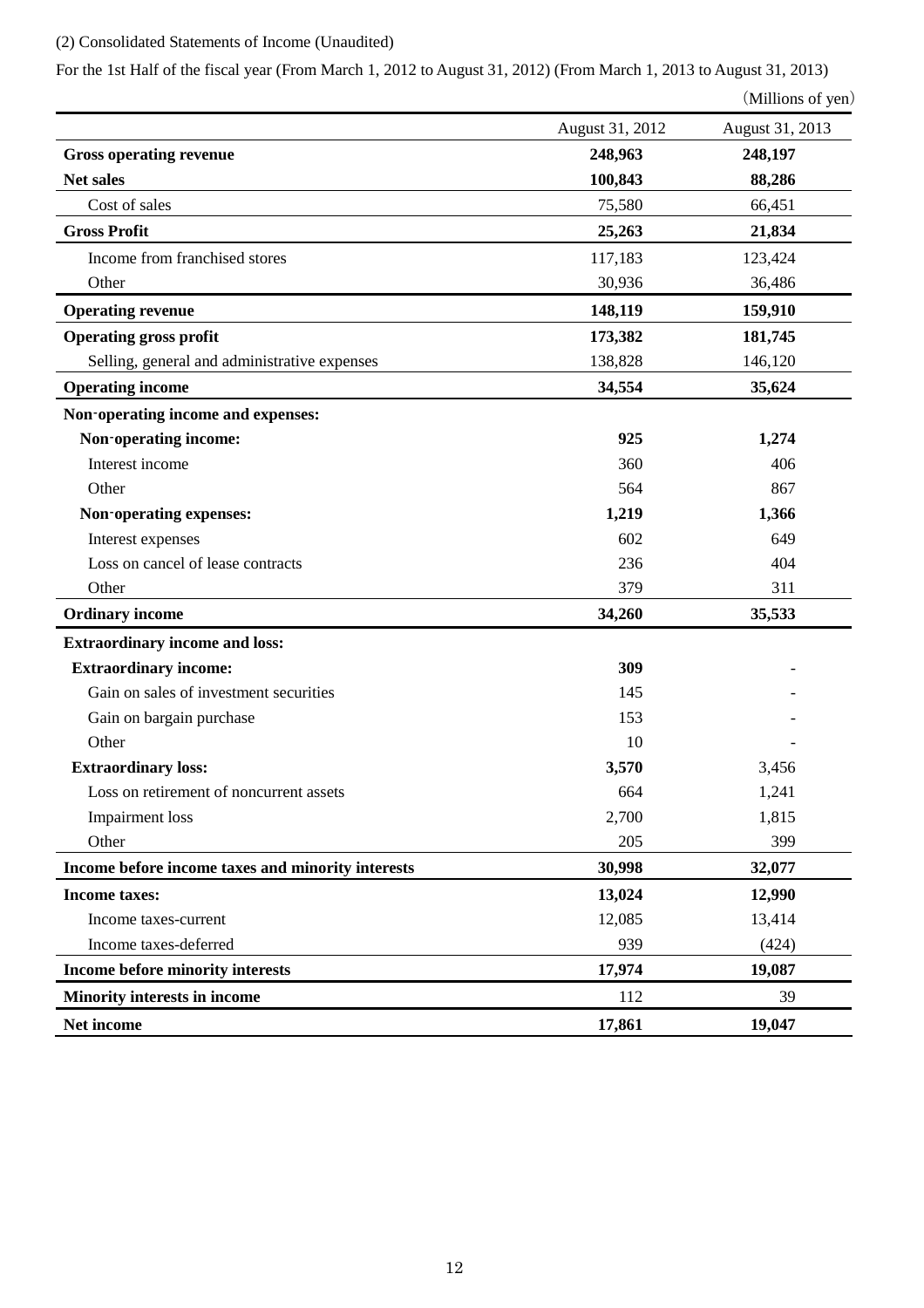## Consolidated Statements of Comprehensive Income (Unaudited)

For the 1st Half of the fiscal year (From March 1, 2012 to August 31, 2012) (From March 1, 2013 to August 31, 2013)

|                                                             |                 | (Millions of yen) |
|-------------------------------------------------------------|-----------------|-------------------|
|                                                             | August 31, 2012 | August 31, 2013   |
| Income before minority interests                            | 17,974          | 19,087            |
| Other comprehensive income                                  |                 |                   |
| Valuation difference on available-for-sale securities       | 52              | (248)             |
| Foreign currency translation adjustment                     | (179)           | 1,497             |
| Share of other comprehensive income of associates accounted | (299)           | 37                |
| for using equity method                                     |                 |                   |
| Total other comprehensive income                            | (425)           | 1,286             |
| <b>Comprehensive income</b>                                 | 17,548          | 20,373            |
| Comprehensive income attributable to                        |                 |                   |
| Owners of the parent                                        | 17,430          | 20,392            |
| Minority interests                                          | 117             | (18)              |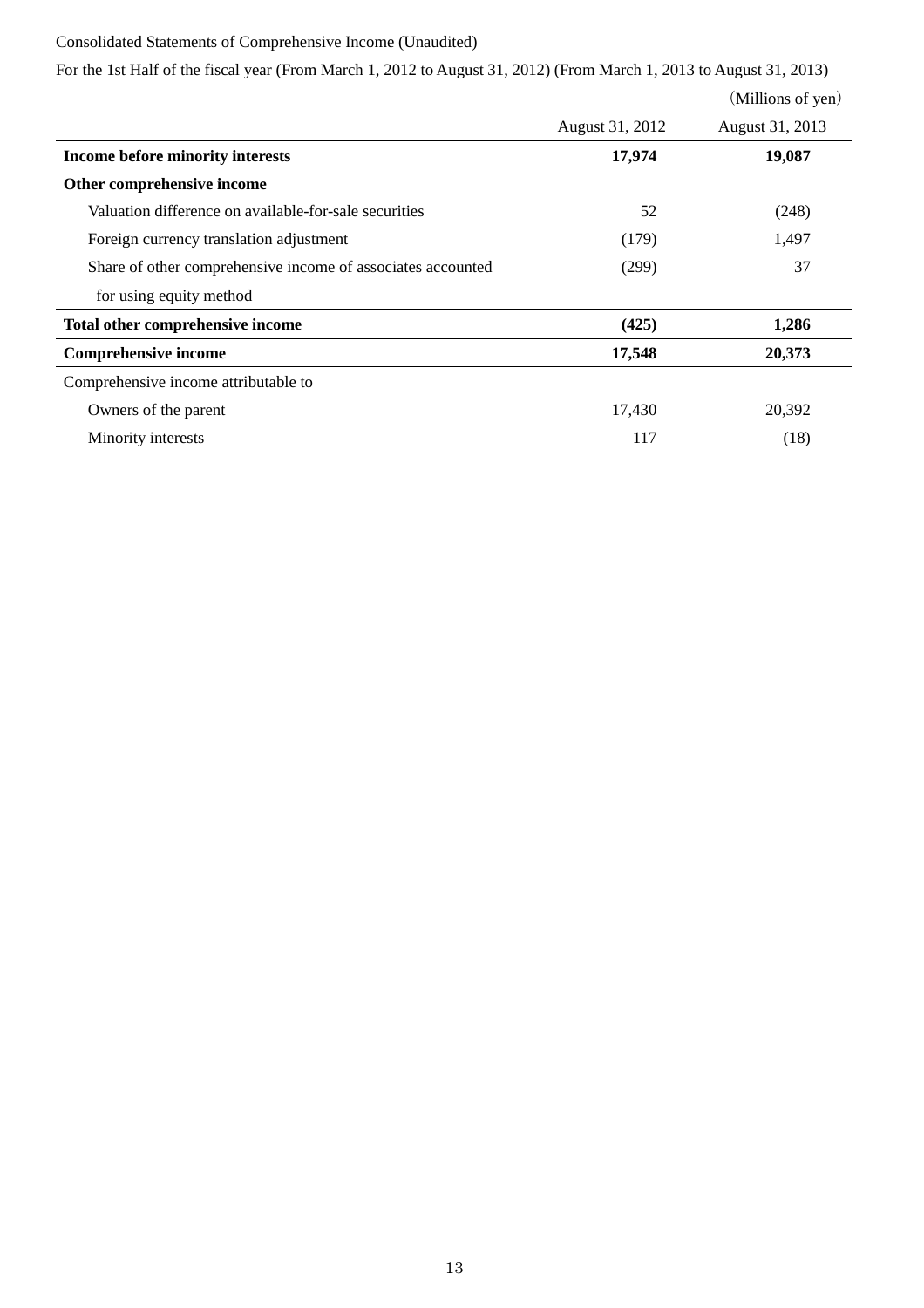# (3)Consolidated Statements of Cash Flows(Unaudited)

# For the 1st Half of the fiscal year (From March 1, 2012 to August 31, 2012) (From March 1, 2013 to August 31, 2013)

|                                                                       |                 | (Millions of yen) |  |
|-----------------------------------------------------------------------|-----------------|-------------------|--|
|                                                                       | August 31, 2012 | August 31, 2013   |  |
| Net cash provided by (used in) operating activities:                  |                 |                   |  |
| Income before income taxes                                            | 30,998          | 32,077            |  |
| Depreciation and amortization                                         | 20,825          | 22,809            |  |
| Increase (decrease) in provision for retirement benefits              | 584             | 604               |  |
| Increase (decrease) in allowance for doubtful accounts                | (14, 499)       | 268               |  |
| Interest income                                                       | (360)           | (406)             |  |
| Interest expenses                                                     | 602             | 649               |  |
| <b>Impairment</b> loss                                                | 2,700           | 1,815             |  |
| Loss on retirement of noncurrent assets                               | 664             | 1,241             |  |
| Other loss (gain)                                                     | (683)           | 640               |  |
| Decrease (increase) in notes and accounts receivable-trade            | 415             | (1,645)           |  |
| Decrease (increase) in accounts receivable-other                      | (5,669)         | (10,748)          |  |
| Decrease (increase) in claims provable in bankruptcy, claims provable | 14,475          | 89                |  |
| in rehabilitation                                                     |                 |                   |  |
| Increase (decrease) in notes and accounts payable-trade               | 17,885          | 19,966            |  |
| Increase (decrease) in accounts payable-other                         | 1,374           | 11,343            |  |
| Increase (decrease) in deposits received                              | 1,363           | (2,904)           |  |
| Increase (decrease) in guarantee deposits received                    | (238)           | (1,485)           |  |
| Increase/decrease in other assets/liabilities                         | (2, 416)        | 1,617             |  |
| <b>Subtotal</b>                                                       | 68,021          | 75,932            |  |
| Interest income received                                              | 355             | 405               |  |
| Interest expenses paid                                                | (598)           | (642)             |  |
| Income taxes paid                                                     | (14, 456)       | (13,950)          |  |
| Net cash provided by (used in) operating activities                   | 53,321          | 61,744            |  |
| Net cash provided by (used in) investing activities:                  |                 |                   |  |
| Payments into time deposits                                           | (11,900)        | (14,000)          |  |
| Proceeds from withdrawal of time deposits                             | 10,100          | 12,000            |  |
| Purchase of stocks of subsidiaries and affiliates                     | (625)           | (3,155)           |  |
| Purchase of investments in subsidiaries resulting in change in scope  | 480             | 1,661             |  |
| of consolidation                                                      |                 |                   |  |
| Purchase of property, plant and equipment                             | (20, 130)       | (16,984)          |  |
| Purchase of intangible assets                                         | (2,589)         | (2,240)           |  |
| Other                                                                 | (4,291)         | (7, 122)          |  |
| Net cash provided by (used in) investing activities                   | (28,957)        | (29, 841)         |  |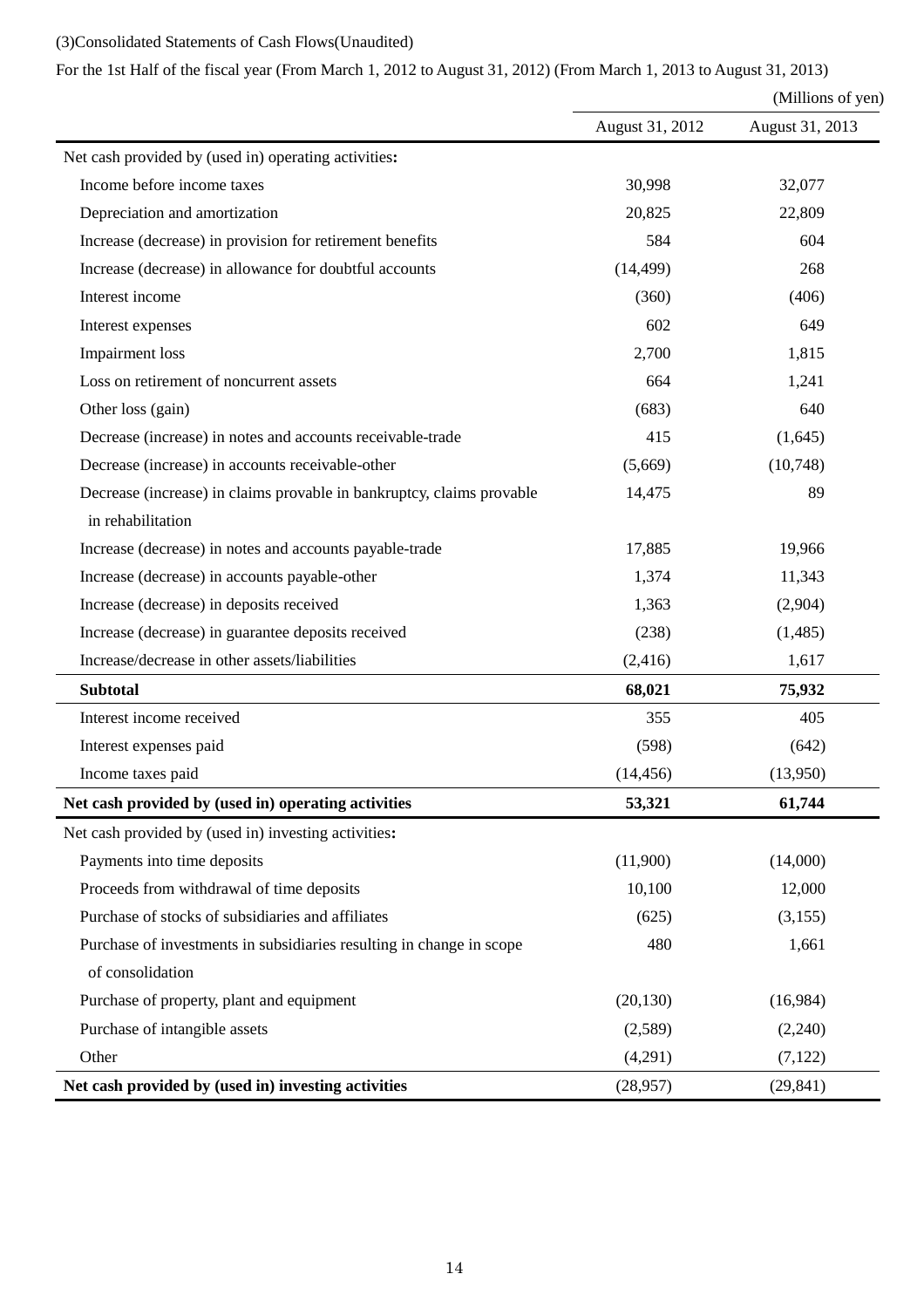| Net cash provided by (used in) financing activities:        |          |           |
|-------------------------------------------------------------|----------|-----------|
| Net increase (decrease) in short-term loans payable         | 1,128    | (1,443)   |
| Repayments of lease obligations                             | (6,578)  | (8,194)   |
| Cash dividends paid                                         | (9,289)  | (9,989)   |
| Other                                                       | 2        | 160       |
| Net cash provided by (used in) financing activities         | (14,736) | (19, 467) |
| Effect of exchange rate change on cash and cash equivalents | 12       | 1,079     |
| Net increase (decrease) in cash and cash equivalents        | 9,639    | 13,515    |
| Cash and cash equivalents at beginning of period            | 73.670   | 72,766    |
| Cash and cash equivalents at end of period                  | 83,309   | 86,281    |